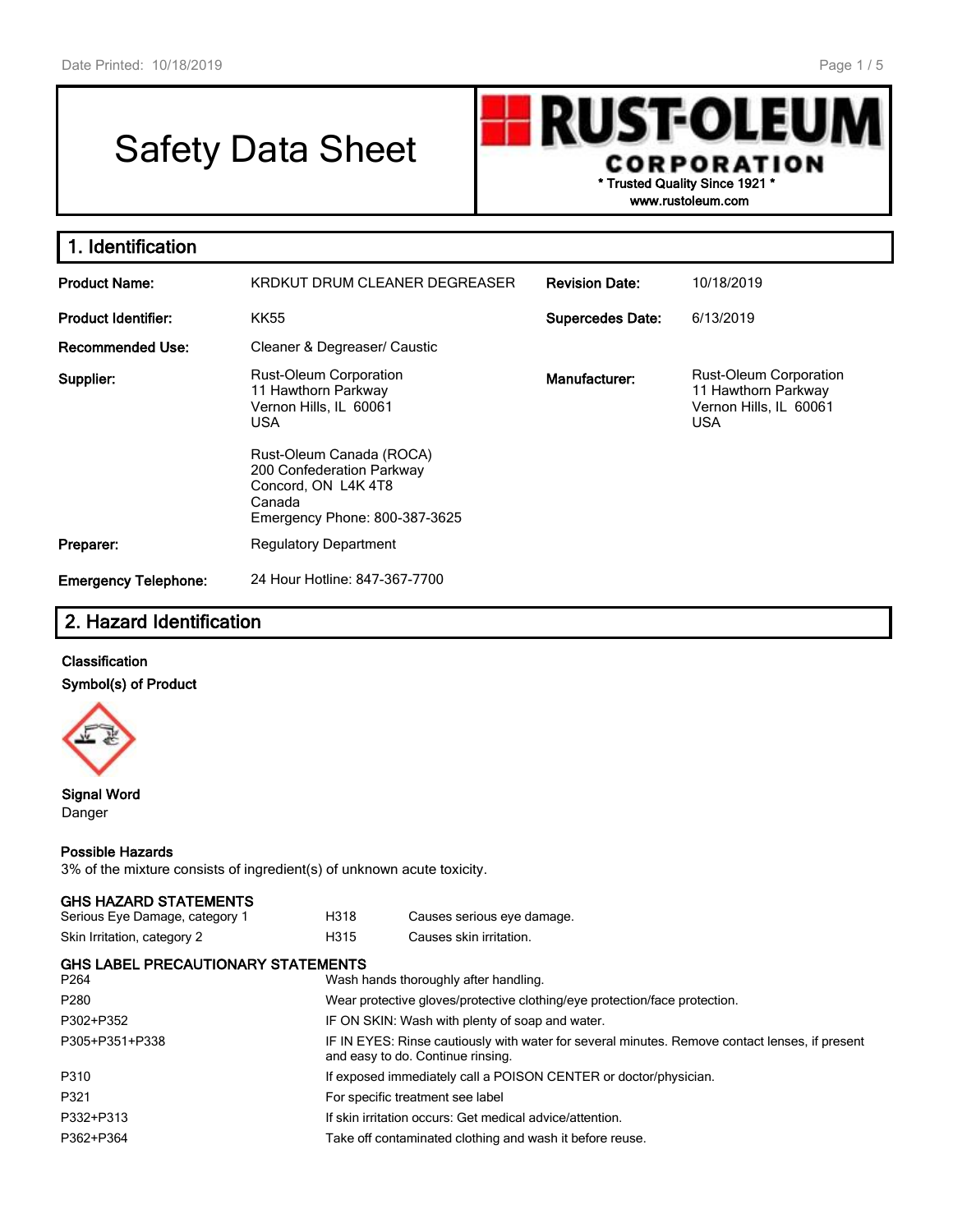# **3. Composition / Information On Ingredients**

| <b>HAZARDOUS SUBSTANCES</b> |            |             |                    |                       |  |  |
|-----------------------------|------------|-------------|--------------------|-----------------------|--|--|
| <b>Chemical Name</b>        | CAS-No.    | <b>Wt.%</b> | <b>GHS Symbols</b> | <b>GHS Statements</b> |  |  |
| Fatty alcohol ethoxylate    | 160875-66- | 2.0         | GHS05              | H318                  |  |  |
| Sodium Metasilicate         | 6834-92-0  | 1.2         | GHS05-GHS07        | H302-314-335          |  |  |

# **4. First-Aid Measures**

**FIRST AID - EYE CONTACT:** Immediately flush eyes with plenty of water for at least 15 minutes holding eyelids open. Get medical attention. Do NOT allow rubbing of eyes or keeping eyes closed.

**FIRST AID - SKIN CONTACT:** Wash skin with soap and water. Remove contaminated clothing. Get medical attention if irritation develops or persists.

**FIRST AID - INHALATION:** Remove to fresh air. If not breathing, give artificial respiration. If breathing is difficult, give oxygen. Get immediate medical attention. Do NOT use mouth-to-mouth resuscitation. If you experience difficulty in breathing, leave the area to obtain fresh air. If continued difficulty is experienced, get medical assistance immediately.

**FIRST AID - INGESTION:** If swallowed, rinse mouth with water. If feeling unwell, get medical attention. Swallowing less than an ounce will not cause significant harm. For larger amounts, do not induce vomiting, but give one or two glasses of water to drink and get medical attention.

# **5. Fire-Fighting Measures**

**EXTINGUISHING MEDIA:** Alcohol Film Forming Foam, Carbon Dioxide, Dry Chemical, Dry Sand, Water Fog

**UNUSUAL FIRE AND EXPLOSION HAZARDS:** Keep containers tightly closed. FLASH POINT IS TESTED TO BE GREATER THAN 200 DEGREES F. No unusual fire or explosion hazards noted.

**SPECIAL FIREFIGHTING PROCEDURES:** Water may be used to cool closed containers to prevent buildup of steam. If water is used, fog nozzles are preferred.

**Special Fire and Explosion Hazard (Combustible Dust):** No Information

## **6. Accidental Release Measures**

**STEPS TO BE TAKEN IF MATERIAL IS RELEASED OR SPILLED:** If spilled, contain spilled material and remove with inert absorbent. Dispose of contaminated absorbent, container, and unused contents in accordance with local, state, and federal regulations. Do not incinerate closed containers

# **7. Handling and Storage**

**HANDLING:** Wash thoroughly after handling. Wash hands before eating. Remove contaminated clothing and launder before reuse. Use only with adequate ventilation. Follow all SDS and label precautions even after container is emptied because it may retain product residues. Avoid breathing fumes, vapors, or mist. Avoid contact with eyes, skin and clothing.

**STORAGE:** Store in a dry, well ventilated place. Keep container tightly closed when not in use.

**Advice on Safe Handling of Combustible Dust:** No Information

# **8. Exposure Controls / Personal Protection**

| ∣ Chemical Name          | CAS-No.     | Weight %<br>Less Than | <b>ACGIHTLY</b><br>TWA | <b>ACGIH TLV-</b><br><b>STEL</b> | <b>OSHA PEL-TWA</b> | <b>OSHA PEL-</b><br><b>CEILING</b> |
|--------------------------|-------------|-----------------------|------------------------|----------------------------------|---------------------|------------------------------------|
| Fatty alcohol ethoxylate | 160875-66-1 | 5.C                   | N.E.                   | N.E.                             | N.E.                | N.E.                               |
| . Sodium Metasilicate    | 6834-92-0   | 5.0                   | N.E.                   | N.E.                             | N.E.                | N.E.                               |

#### **PERSONAL PROTECTION**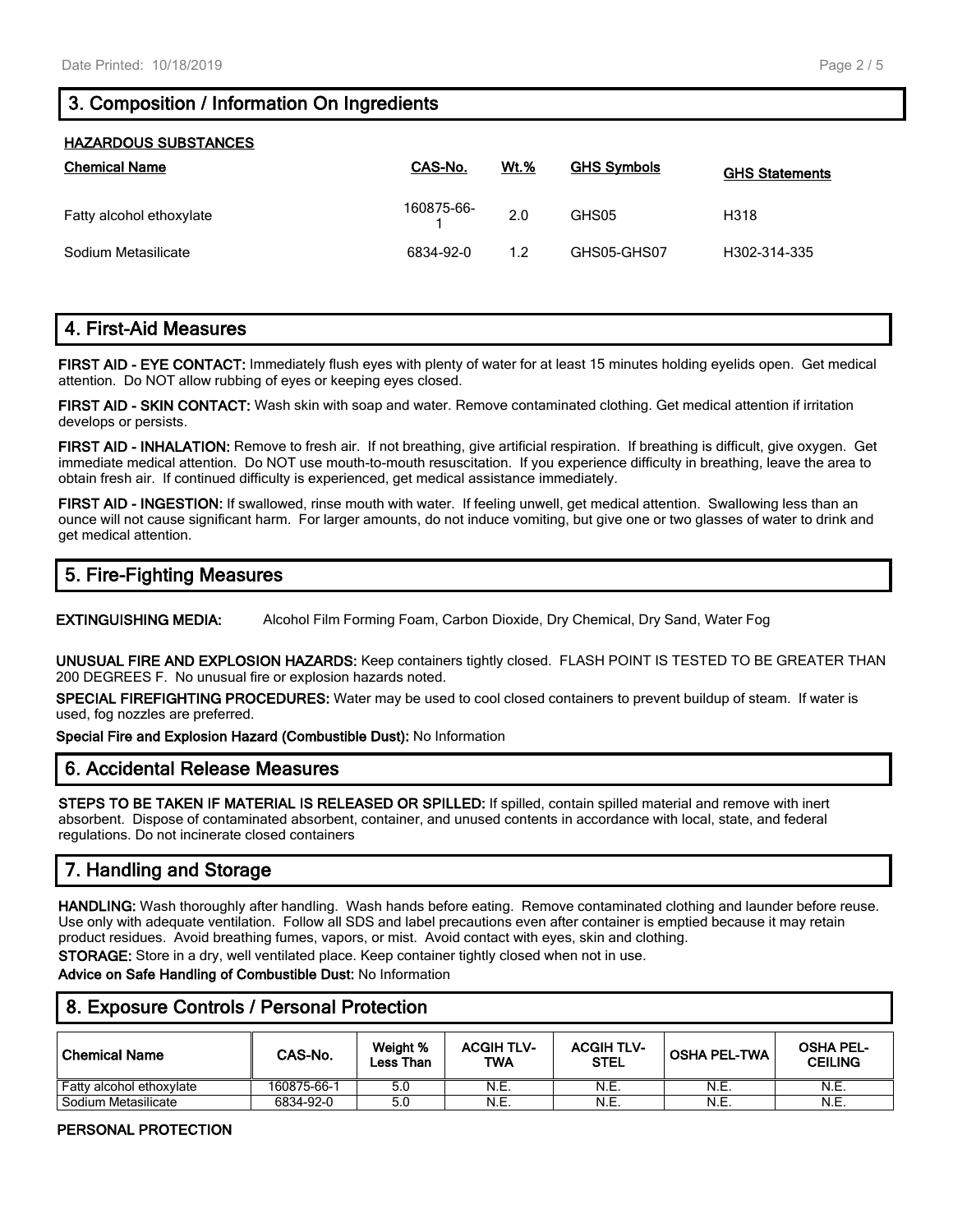**ENGINEERING CONTROLS:** Use process enclosures, local exhaust ventilation, or other engineering controls to control airborne levels below recommended exposure limits. Prevent build-up of vapors by opening all doors and windows to achieve crossventilation.

**RESPIRATORY PROTECTION:** A respiratory protection program that meets OSHA 1910.134 and ANSI Z88.2 requirements must be followed whenever workplace conditions warrant a respirator's use.

**SKIN PROTECTION:** Use gloves to prevent prolonged skin contact. Nitrile or Neoprene gloves may afford adequate skin protection.

**EYE PROTECTION:** Use safety eyewear designed to protect against splash of liquids.

**OTHER PROTECTIVE EQUIPMENT:** Refer to safety supervisor or industrial hygienist for further guidance regarding types of personal protective equipment and their applications.

**HYGIENIC PRACTICES:** Wash thoroughly with soap and water before eating, drinking or smoking. Remove contaminated clothing immediately and launder before reuse.

**Engineering Measures for Combustible Dust:** No Information

## **9. Physical and Chemical Properties**

| Appearance:                 | Liguid                      | <b>Physical State:</b>            | Liguid     |
|-----------------------------|-----------------------------|-----------------------------------|------------|
| Odor:                       | Mild                        | <b>Odor Threshold:</b>            | N.E.       |
| <b>Specific Gravity:</b>    | 1.021                       | pH:                               | < 12.4     |
| Freeze Point, °C:           | N.D.                        | <b>Viscosity:</b>                 | N.D.       |
| <b>Solubility in Water:</b> | Miscible                    | Partition Coefficient, n-octanol/ |            |
| Decompostion Temp., °C:     | N.D.                        | water:                            | N.D.       |
| Boiling Range, °C:          | 100 - 537                   | <b>Explosive Limits, vol%:</b>    | $NA - N.A$ |
| Flammability:               | Does not Support Combustion | Flash Point, °C:                  | 94         |
| <b>Evaporation Rate:</b>    | Slower than Ether           | Auto-ignition Temp., °C:          | N.D.       |
| <b>Vapor Density:</b>       | Heavier than Air            | <b>Vapor Pressure:</b>            | N.D.       |
|                             |                             |                                   |            |

(See "Other information" Section for abbreviation legend)

# **10. Stability and Reactivity**

**CONDITIONS TO AVOID:** No Information

**INCOMPATIBILITY:** Incompatible with strong oxidizing agents, strong acids and strong alkalies.

**HAZARDOUS DECOMPOSITION:** When heated to decomposition, it emits acrid smoke and irritating fumes.

**HAZARDOUS POLYMERIZATION:** Will not occur under normal conditions.

**STABILITY:** This product is stable under normal storage conditions.

## **11. Toxicological Information**

**EFFECTS OF OVEREXPOSURE - EYE CONTACT:** Irritating, and may injure eye tissue if not removed promptly.

**EFFECTS OF OVEREXPOSURE - SKIN CONTACT:** Low hazard for usual industrial handling or commercial handling by trained personnel.

**EFFECTS OF OVEREXPOSURE - INHALATION:** High gas, vapor, mist or dust concentrations may be harmful if inhaled. Avoid breathing fumes, spray, vapors, or mist.

**EFFECTS OF OVEREXPOSURE - INGESTION:** Substance may be harmful if swallowed.

**EFFECTS OF OVEREXPOSURE - CHRONIC HAZARDS:** No Information

**PRIMARY ROUTE(S) OF ENTRY:** Eye Contact, Ingestion, Inhalation, Skin Absorption, Skin Contact

#### **ACUTE TOXICITY VALUES**

| CAS-No.   | <b>Chemical Name</b> | Oral LD50      | Dermal LD50 | Vapor LC50 |
|-----------|----------------------|----------------|-------------|------------|
| 6834-92-0 | Sodium Metasilicate  | 1153 mg/kg Rat | N F<br>᠃    | N.E.       |

N.E. - Not Established

# **12. Ecological Information**

**ECOLOGICAL INFORMATION:** Product is a mixture of listed components.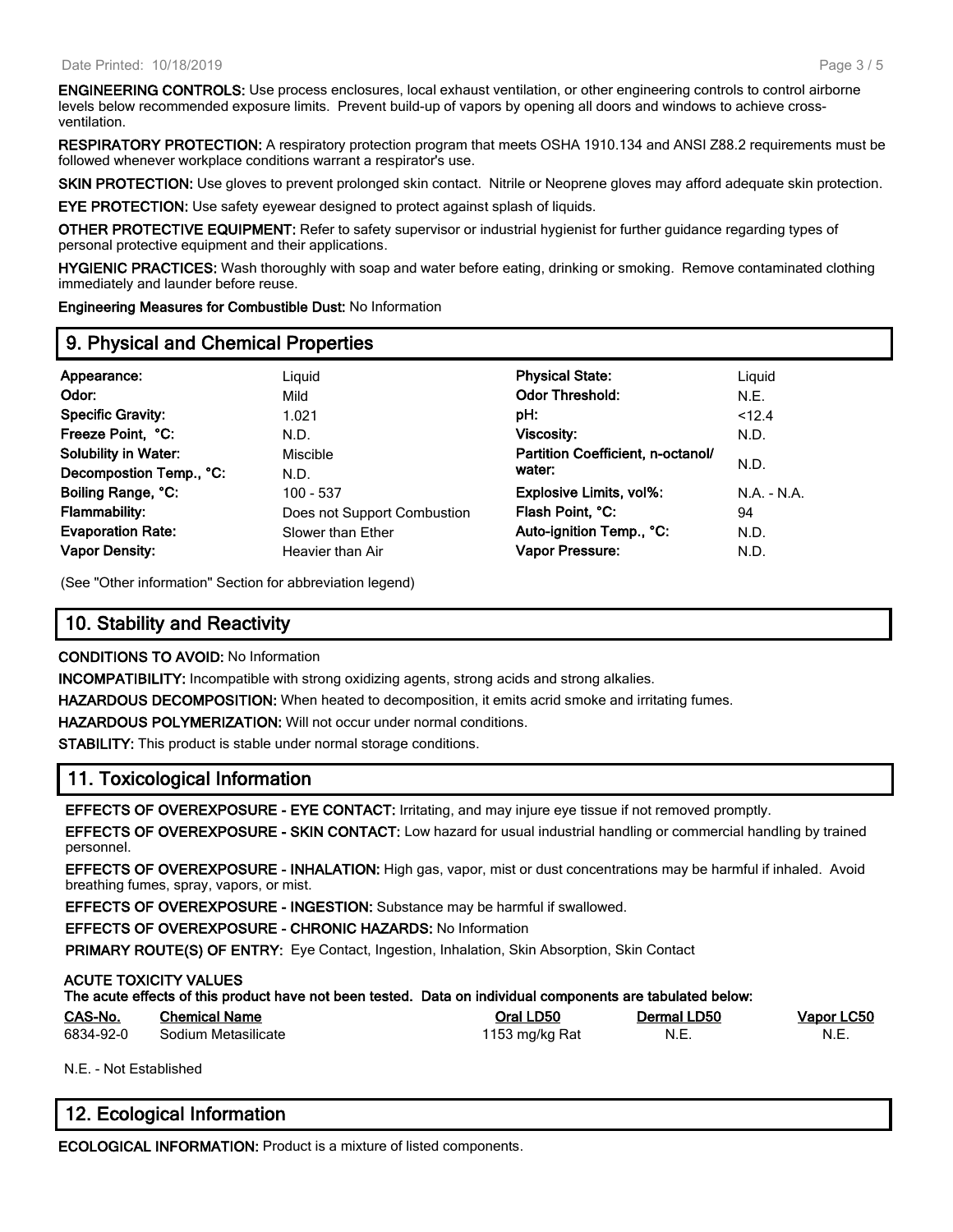## **13. Disposal Information**

**DISPOSAL INFORMATION:** Dispose of material in accordance to local, state, and federal regulations and ordinances.

## **14. Transport Information**

|                              | Domestic (USDOT) | International (IMDG) | Air (IATA)    | <b>TDG (Canada)</b> |
|------------------------------|------------------|----------------------|---------------|---------------------|
| <b>UN Number:</b>            | N.A.             | N.A.                 | N.A.          | N.A.                |
| <b>Proper Shipping Name:</b> | Not Regulated    | Not Regulated        | Not Regulated | Not Regulated       |
| <b>Hazard Class:</b>         | N.A.             | N.A.                 | N.A.          | N.A.                |
| <b>Packing Group:</b>        | N.A.             | N.A.                 | N.A.          | N.A.                |
| <b>Limited Quantity:</b>     | No               | No                   | No.           | No                  |

## **15. Regulatory Information**

### **U.S. Federal Regulations:**

#### **CERCLA - SARA Hazard Category**

This product has been reviewed according to the EPA 'Hazard Categories' promulgated under Sections 311 and 312 of the Superfund Amendment and Reauthorization Act of 1986 (SARA Title III) and is considered, under applicable definitions, to meet the following categories:

Skin Corrosion or Irritation, Serious eye damage or eye irritation

#### **Sara Section 313:**

This product contains the following substances subject to the reporting requirements of Section 313 of Title III of the Superfund Amendment and Reauthorization Act of 1986 and 40 CFR part 372:

No Sara 313 components exist in this product.

#### **Toxic Substances Control Act:**

This product contains the following chemical substances subject to the reporting requirements of TSCA 12(b) if exported from the United States:

No TSCA 12(b) components exist in this product.

### **U.S. State Regulations:**

#### **California Proposition 65:**

**WARNING:** No Prop. 65 warning is required.